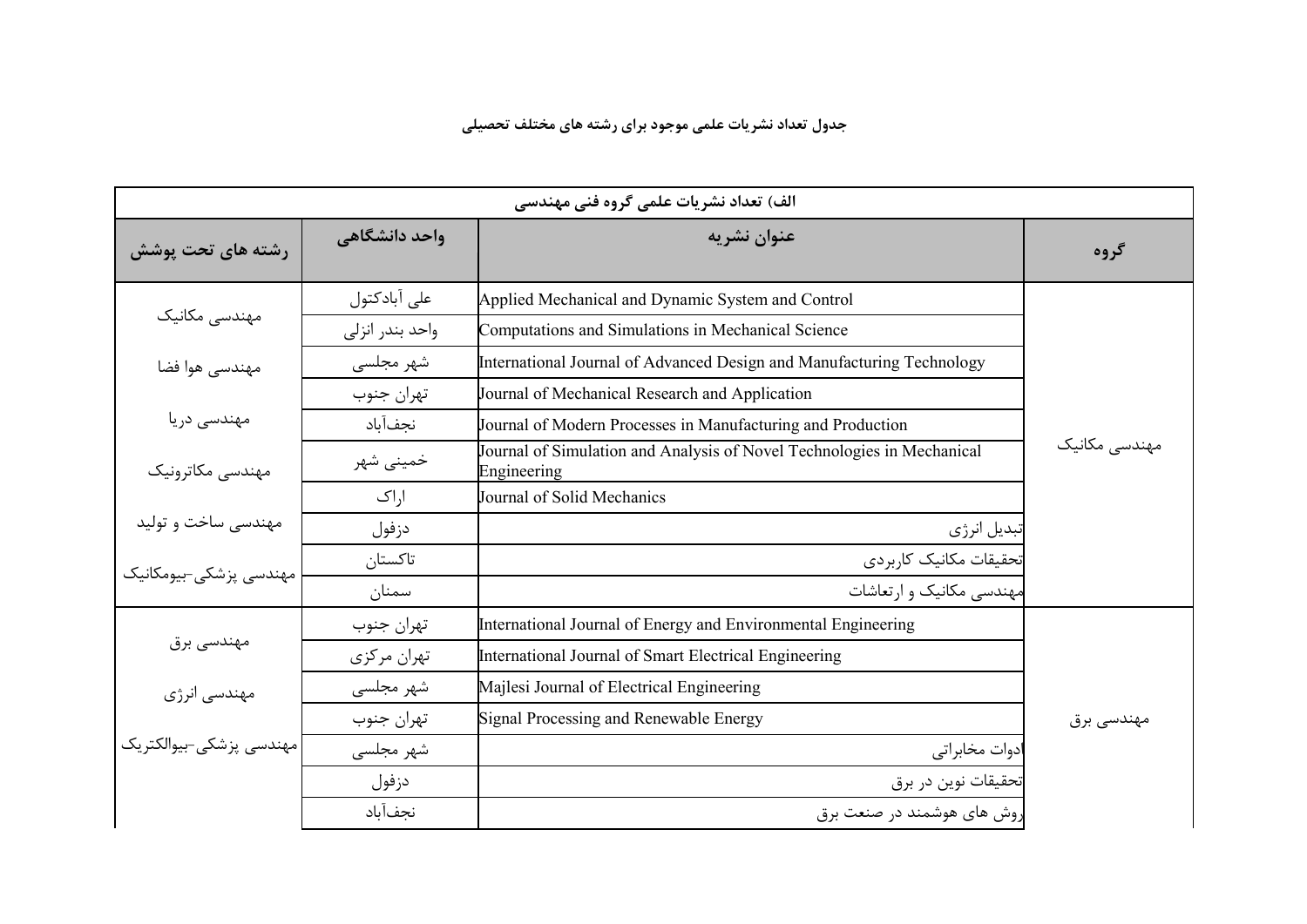|                       | بوشهر                | مهندسي مخابرات جنوب                                          |                 |
|-----------------------|----------------------|--------------------------------------------------------------|-----------------|
|                       | تهران جنوب           | International Journal of Advanced Structural Engineering     |                 |
|                       | قزوين                | Journal of Structural Engineering and Geotechnics            |                 |
| مهندسي عمران          | تهران جنوب           | Journal of Water Sciences Research                           |                 |
|                       | مراغه                | آناليز سازه- زلزله                                           | مهندسي عمران    |
| مهندسی نقشه برداری    | اهواز                | علوم و مهندسی آب                                             |                 |
|                       | شوشتر                | مهندسی آب                                                    |                 |
|                       | مرودشت               | مهندسی منابع آب                                              |                 |
|                       | علوم و تحقيقات تهران | Journal of Advances in Computer Engineering and Technology   |                 |
| مهندسی کامپیوتر       | سارى                 | Journal of Advances in Computer Research                     |                 |
|                       | اهر                  | Journal of Artificial Intelligence in Electrical Engineering |                 |
| مهندسي فناوري اطلاعات | قزوين                | Journal of computer and Robotics                             | مهندسی کامپیوتر |
|                       | ملاير                | سیستم های اطلاعاتی هوشمند                                    |                 |
|                       | مشهد                 | فناوری اطلاعات در طراحی مهندسی                               |                 |
|                       | نجفآباد              | Journal of Advanced Materials and Processing                 |                 |
| مهندسی مواد           | كرج                  | Journal of Environmental Friendly Materials                  |                 |
|                       | شهر مجلسی            | فرایندهای نوین در مهندسی مواد                                | مهندسی مواد     |
| مهندسی سرامیک         | مرودشت               | مواد نوين                                                    |                 |
|                       | شاهرود               | نانو مواد                                                    |                 |
| نانو فناورى           | تنكابن               | International Journal of Nano Dimension                      |                 |
| نانو                  | کر مانشاه            | <b>International Nano Letters</b>                            | نانو            |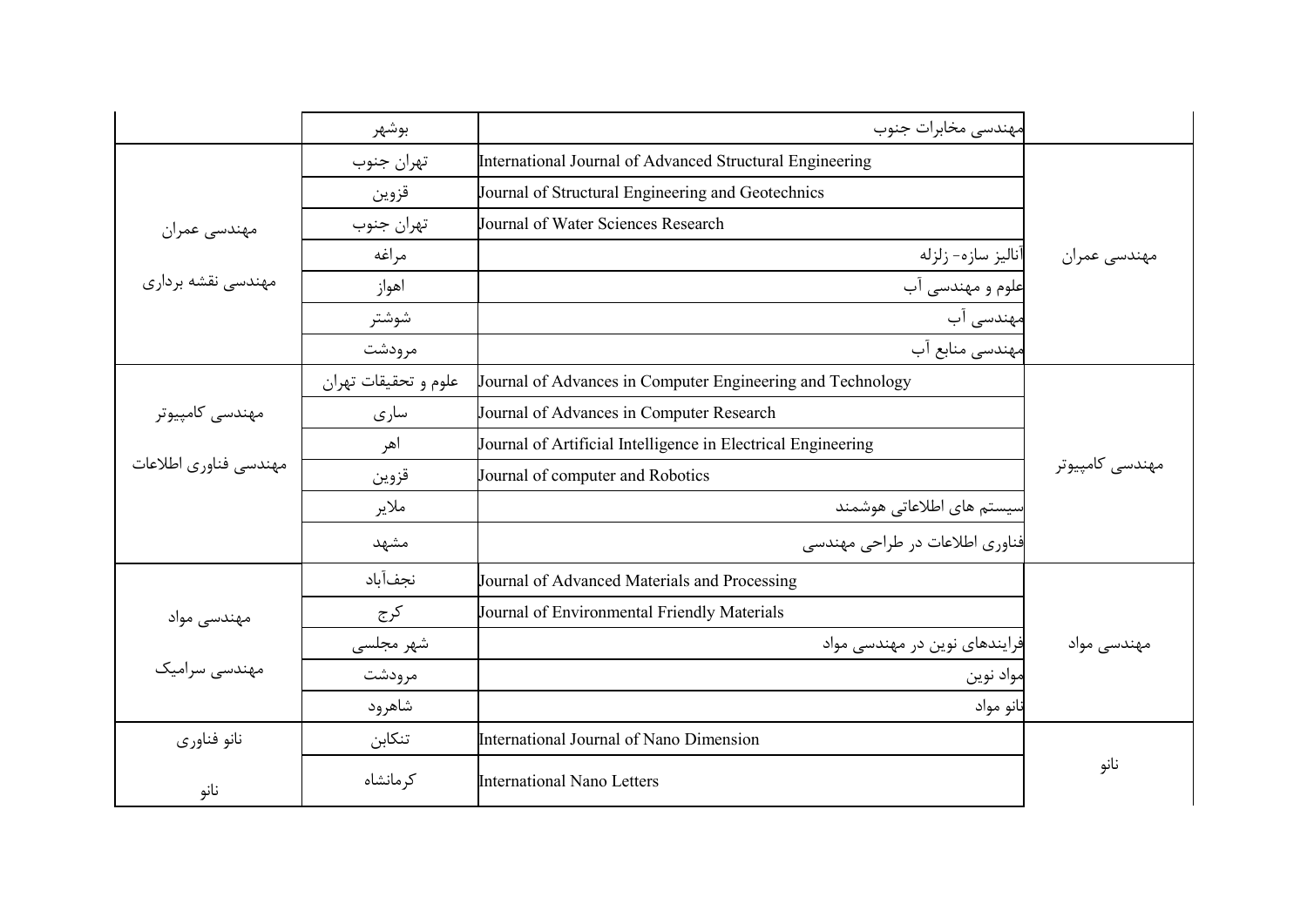|                      | ساوه                 | Journal of Nano Chemical Agriculture                          |                  |
|----------------------|----------------------|---------------------------------------------------------------|------------------|
| نانو شيمي            | شهر قدس              | Journal of Nanostructure in Chemistry                         |                  |
|                      | مرودشت               | Journal of Optoelectronical Nanostructures                    | نانو             |
|                      | ار دبيل              | Anthropogenic Pollution Journal                               |                  |
|                      | علوم و تحقیقات تهران | International Journal of Environmental Science and Technology |                  |
| مهندسی محیط زیست     | علوم و تحقيقات تهران | علوم و تکنولوژی محیطزیست                                      | مهندسی محیط زیست |
|                      | تاكستان              | مهندسی زیست سامانه                                            |                  |
|                      | تهران جنوب           | Journal of Industrial Engineering International               |                  |
| مهندسي صنايع         | قزوين                | Journal of Optimization in Industrial Engineering             | مهندسي صنايع     |
| نساجى                | ا,اک                 | فناوري نساجي                                                  | مهندسی نساجی     |
| مهندسی پزشکی–بیومواد | تهران مركزي          | Progress in Biomaterials                                      | مهندسی پزشکی     |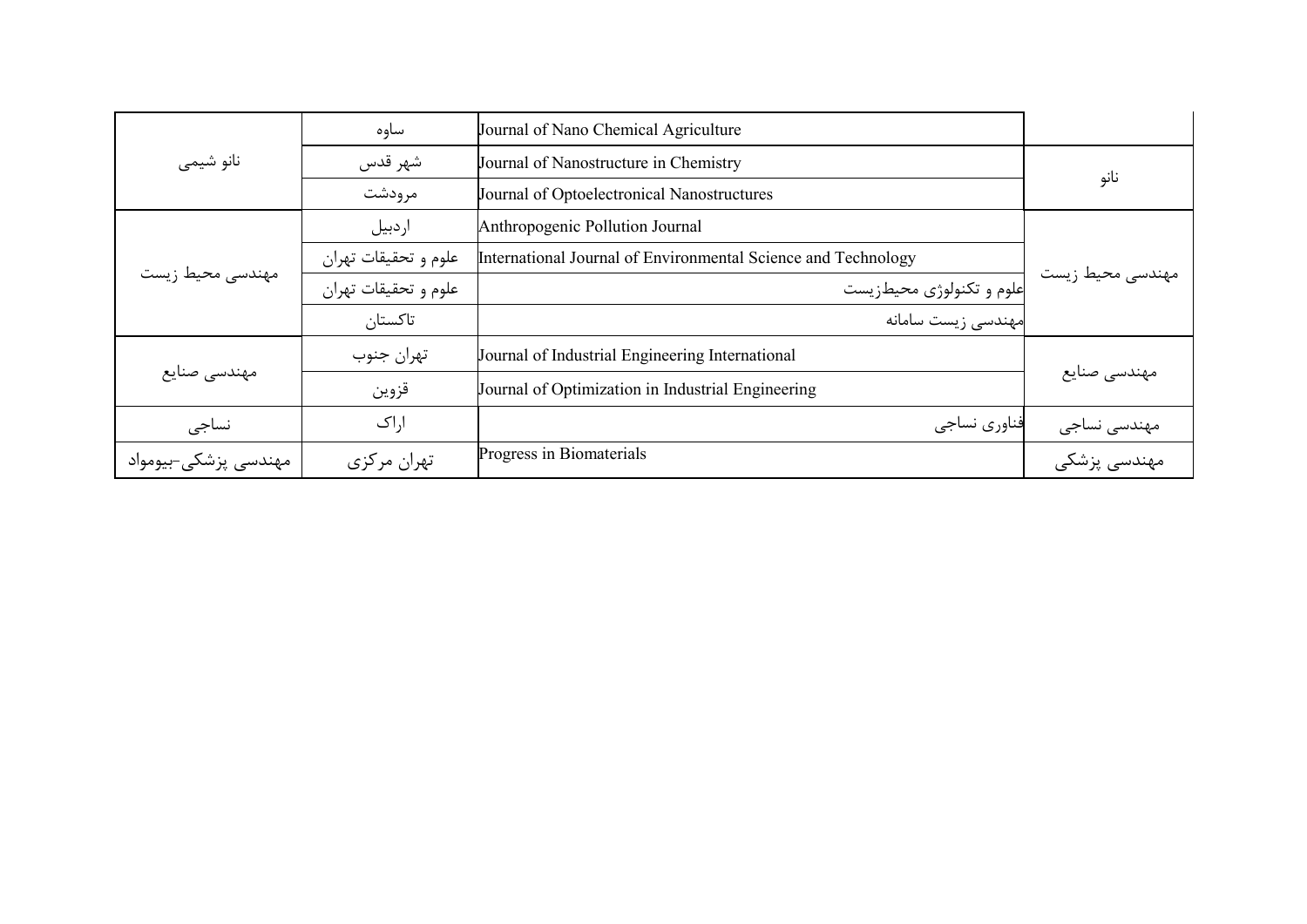|                           |               | ب) تعداد نشريات علمي گروه علوم پايه |            |
|---------------------------|---------------|-------------------------------------|------------|
| رشته های تحت پوشش         | واحد دانشگاهی | عنوان نشريه                         | گروه       |
| ميكروب شناسي ميكروبيولوژي | ساوه          | Iranian Journal of Plant Physiology |            |
| سلولی و مولکولی           | جيرفت         | Plant Ecophysiology                 |            |
|                           | اراک          | یافته های زیست شناسی                |            |
| بیماری های گیاهی          | ارسنجان       | اكوفيزيولوژي گياهي                  |            |
|                           | شهر قدس       | اكوفيزيولوژي گياهان زراعي           |            |
| تکوين و فيزيولوژي جانوري  | تهران مركزي   | بیوتکنولوژی و میکروبیولوژی کاربردی  |            |
|                           | قم            | بيولوژي كاربردي                     |            |
| زیست شناسی                | پرند          | تازەھاي بيوتكنولوژى سلولى – مولكولى |            |
| ميكروبيولوژي              | مرودشت        | تحقیقات بیماریهای گیاهی             | زیست شناسی |
|                           | ورامين        | دانش زیستی ایران                    |            |
| ژنتیک                     | تهران شمال    | دانش ميكروبشناسي                    |            |
|                           | جهرم          | دنياي ميكروبها                      |            |
|                           | تهران شمال    | زیستشناسی تکوینی                    |            |
|                           | دامغان        | زیستشناسی جانوری                    |            |
|                           | گرمسار        | زیست شناسی سلولی و مولکولی گیاهی    |            |
|                           | لاهيجان       | زیست فناوری میکروارگانیسم های محیطی |            |
|                           | شهر قدس       | زیستفناوری میکروبی                  |            |
|                           | اهواز         | فيزيولوژي گياهان زراعي              |            |
|                           | گرگان         | فيزيولوژي محيطي گياهي               |            |
|                           |               |                                     |            |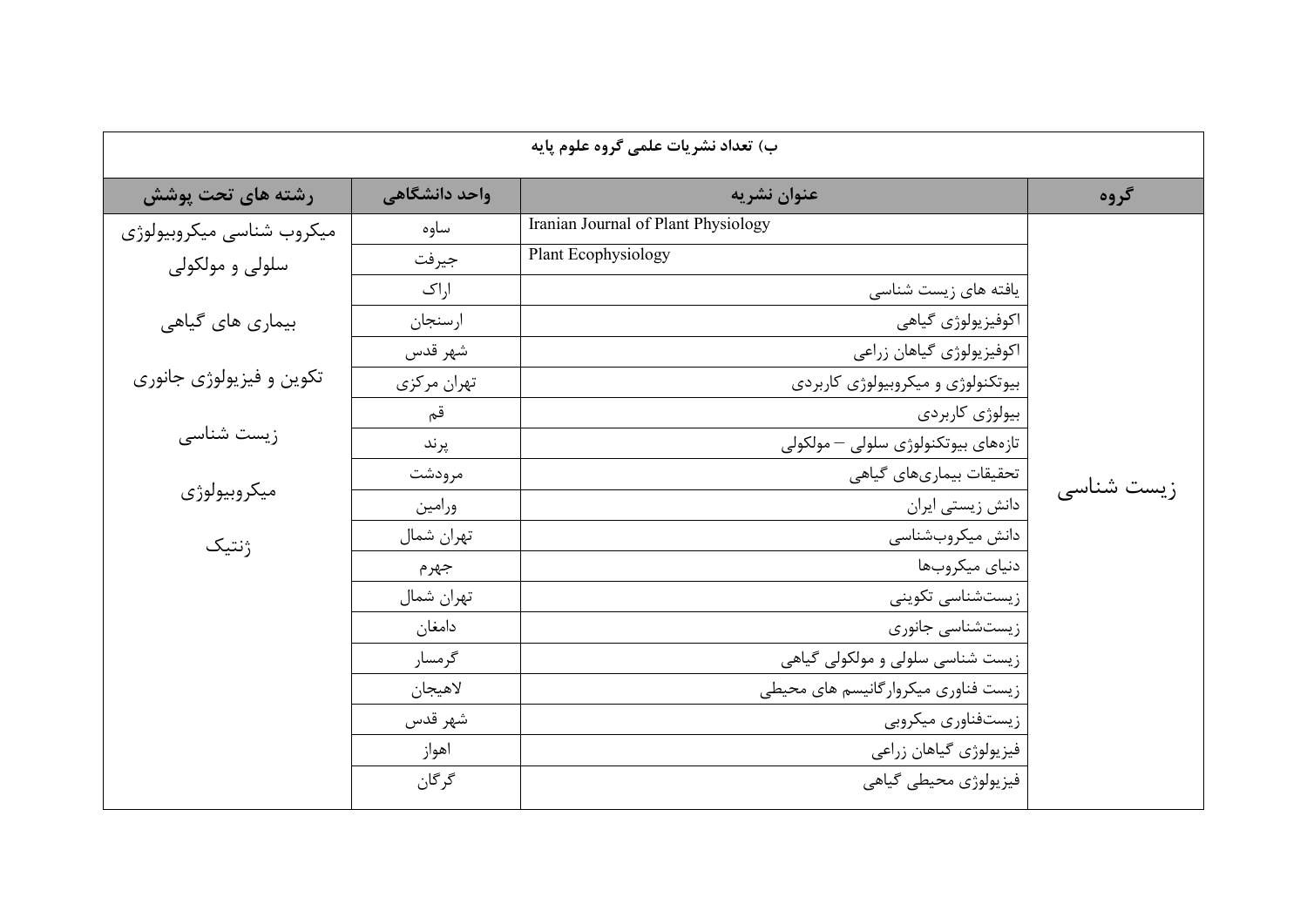| پليمر             | زنجان                | فيزيولوژي و تکوين جانوري                                    |        |
|-------------------|----------------------|-------------------------------------------------------------|--------|
|                   | ورامين               | International Journal of Bio-inorganic Hybrid Nanomaterials |        |
| شیمی صنعتی        | اهواز                | International Journal of Heterocyclic Chemistry             |        |
|                   | قوچان                | International Journal of Industrial Chemistry               |        |
| شیمی آلی          | تهران شمال           | Iranian Journal of Analytical Chemistry                     |        |
|                   | شهرضا                | Iranian Journal of Catalysis                                |        |
| نانو آناليز       | قائمشهر              | Iranian Journal of Organic Chemistry                        |        |
|                   | دامغان               | Journal of Chemical Health Risks                            |        |
| شیمی در محیط زیست | مشهد                 | Journal of Industrial Catalysis                             |        |
| شیمی              | علوم دارويي          | Journal of Nanoanalysis                                     |        |
|                   | علوم و تحقيقات تهران | Journal of Physical and Theoretical Chemistry               |        |
| شیمی دریا         | مرودشت               | Journal of Physical Chemistry & Electrochemistry            |        |
|                   | اراک                 | Journal of the Iranian Chemical Research                    |        |
| فيتوشيمي          | ساوه                 | Organic Chemistry Journal                                   |        |
|                   | كرج                  | Quarterly Journal of Applied Chemical Research              |        |
|                   | شاهرود               | Trends In Phytochemical Research                            |        |
|                   | تهران شمال           | پژوهشهای کاربردی در شیمی                                    |        |
|                   | ماهشهر               | پليمر و رنگ                                                 |        |
|                   | شاهرود               | شيمى كوانتومى واسپكتروسكوپى                                 |        |
|                   | اهر                  | کاربرد شیمی در محیط زیست                                    |        |
| رياضى             | اراک                 | Advances in Mathematical Finance and Application            | یاضے ٖ |
|                   | قائمشهر              | Fuzzy Optimization and Modeling Journal                     |        |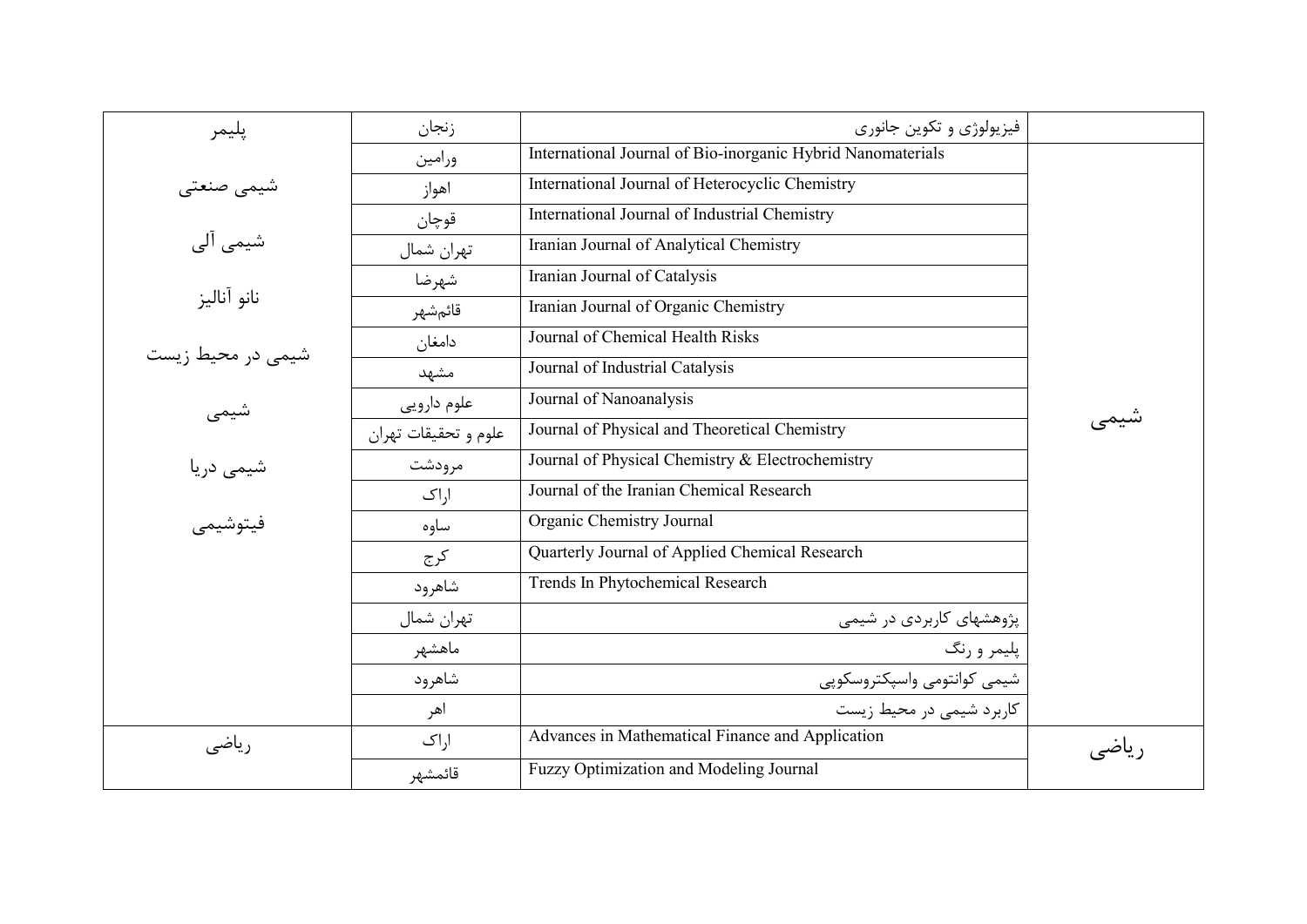| آمار                 | لاهيجان              | International Journal of Applied Operational Research    |            |
|----------------------|----------------------|----------------------------------------------------------|------------|
|                      | علوم و تحقیقات تهران | International Journal of Data Envelopment Analysis (DEA) |            |
| مدلسازى              | علوم و تحقيقات تهران | <b>International Journal of Industrial Mathematics</b>   |            |
|                      | رشت                  | Iranian Journal of Optimization                          |            |
| جبر خطی              | تهران مركزي          | Journal of Linear and Topological Algebra                |            |
|                      | شيراز                | Journal of Mathematical Extension                        |            |
| تحقيق در عمليات      | تهران مركزي          | Journal of Mathematical Modeling & Computations          |            |
|                      | كرج                  | <b>Mathematical Sciences</b>                             |            |
|                      | اراک                 | Theory of Approximation and Applications                 |            |
|                      | علوم و تحقیقات تهران | پژوهشهای نوین در ریاضی                                   |            |
|                      | لاهيجان              | تحقیق درعملیات وکاربردهای آن                             |            |
| زمین شناسی           | اصفهان (خوراسگان)    | Geoconservation Research                                 |            |
|                      | مشهد                 | Iranian Journal of Earth Sciences                        |            |
| ژئوفيزيک             | تهران شمال           | پژوهش های نوین در زمین لرزه                              |            |
|                      | شاهرود               | تکنولوژی بهره برداری از منابع زمینی                      |            |
| سنگ شناسی رسوبی      | شاهرود               | رسوب و سنگ رسوبی                                         | زمین شناسی |
|                      | لاهيجان              | زمین شناسی اکتشافی                                       |            |
| زمین ساخت و ژئوتکنیک | زاهدان               | زمينشناسي ژئوتكنيك                                       |            |
| زمین شناسی محیط زیست | اسلامشهر             | زمینشناسی محیطزیست                                       |            |
|                      | زرند                 | ژئوشيمى                                                  |            |
| ژئوشيمى              | آشتيان               | سنگشناسى                                                 |            |
|                      | چالوس                | علوم و فنون محيط رسوبي ديرينه                            |            |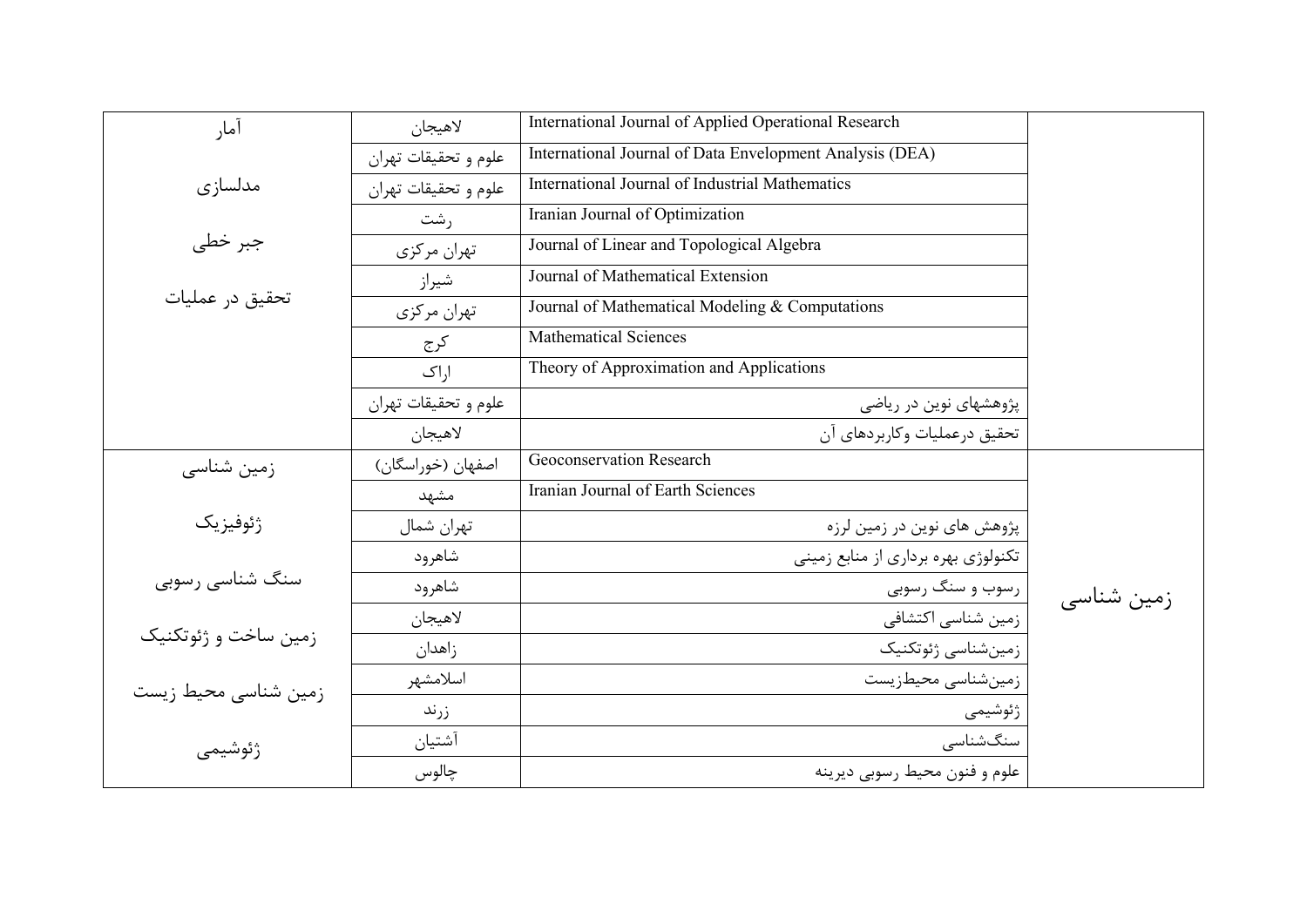| سنگ شناسی  |                      |                                            |       |
|------------|----------------------|--------------------------------------------|-------|
| فسیل شناسی |                      |                                            |       |
| چینه شناسی |                      |                                            |       |
| فيزيك      | چالوس                | International Journal of Physics           | فيزيك |
|            | علوم و تحقيقات تهران | Journal of Theoretical and Applied Physics |       |
| فوتونيك    | تهران شمال           | فیزیک اتمی - مولکولی                       |       |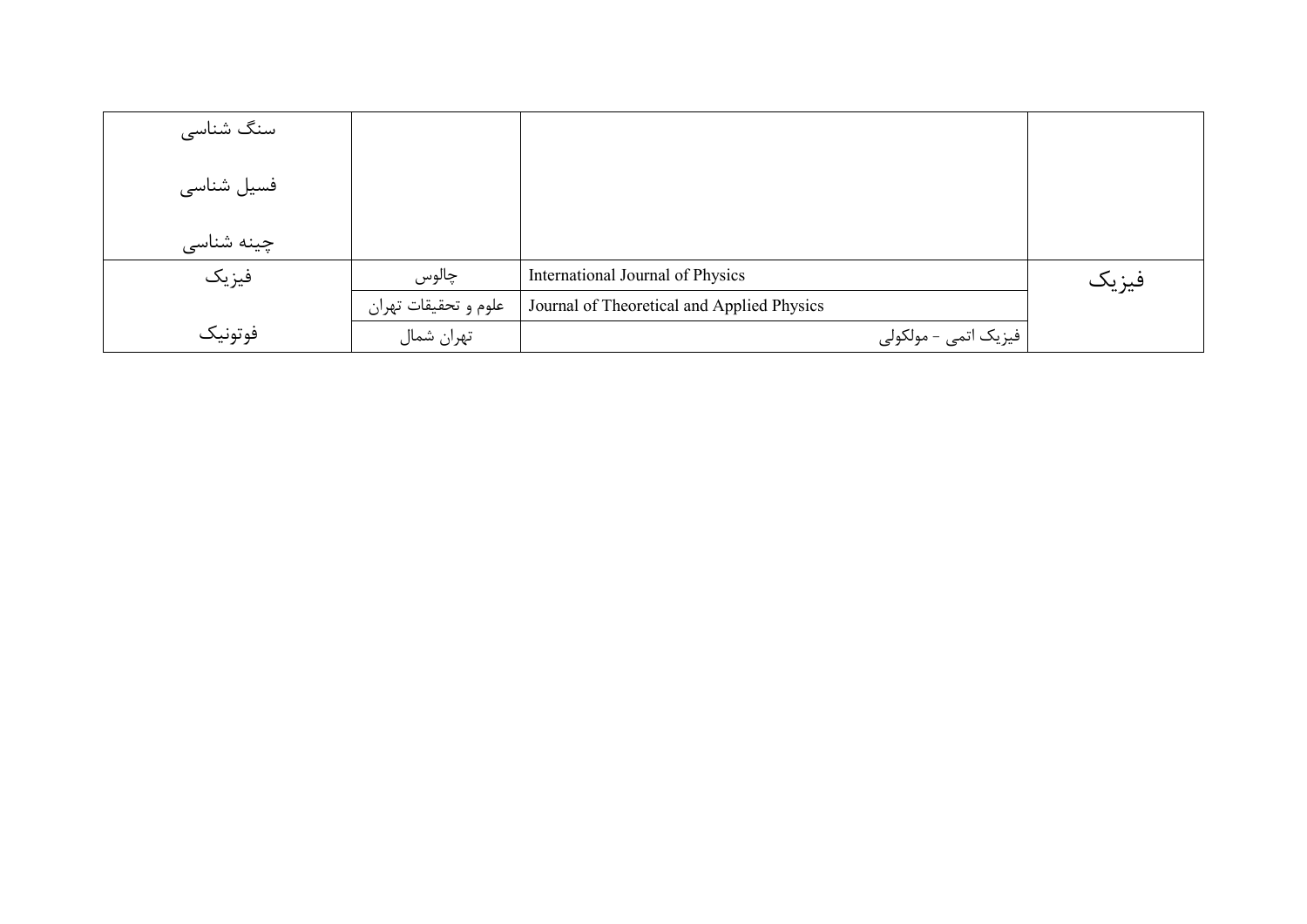| ج) تعداد نشریات علمی گروه کشاورزی و منابع طبیعی |                      |                                                                    |                 |
|-------------------------------------------------|----------------------|--------------------------------------------------------------------|-----------------|
| رشته های تحت پوشش                               | واحد دانشگاهی        | عنوان نشريه                                                        | گروه            |
|                                                 | اسلامشهر             | Agricultural Marketing and Commercialization                       |                 |
|                                                 | رشت                  | International Journal of Agricultural Management and Development   |                 |
| كشاورزي                                         | شوشتر                | International Journal of Agricultural Science Research& Technology |                 |
|                                                 | اصفهان (خوراسگان)    | International Journal of Recycling of Organic Waste in Agriculture |                 |
| جنگل داری                                       | تنكابن               | Journal of Biodiversity and Science Ecology                        |                 |
|                                                 | اراک                 | يافتههاى نوين كشاورزى                                              |                 |
| منابع طبيعي                                     | نور                  | اکوسیستمهای طبیعی ایران                                            | کشاورزی و منابع |
| محيط زيست                                       | بيرجند               | اكوفيزيولوژي زراعي                                                 |                 |
|                                                 | ميانه                | بوم شناسی گیاهان زراعی                                             | طبيعي           |
| زراعت                                           | تاكستان              | پژوهشنامه کشاورزی                                                  |                 |
|                                                 | كرج                  | پژوهش های اقتصاد روستا                                             |                 |
| سنجش از دور                                     | يادگار امام (ره)     | پژوهشهای به زراعی                                                  |                 |
|                                                 | علوم و تحقیقات تهران | پژوهشهای ترویج و آموزش کشاورزی                                     |                 |
| اقتصاد كشاورزى                                  | ورامين               | پژوهش های زراعی درحاشیه کویر                                       |                 |
|                                                 | مرودشت               | تحقيقات اقتصاد كشاورزي                                             |                 |
| خاک شناسی                                       | بوشهر                | تحقيقات علوم و مهندسي جنگل                                         |                 |
|                                                 | علوم و تحقیقات تهران | تحقيقات منابع طبيعي تجديدشونده                                     |                 |
| گیاه پزشکی                                      | علوم و تحقيقات تهران | حفاظت منابع آب و خاک                                               |                 |
|                                                 | بوشهر                | سنجش از دور و سامانه اطلاعات جغرافیایی در منابع طبیعی              |                 |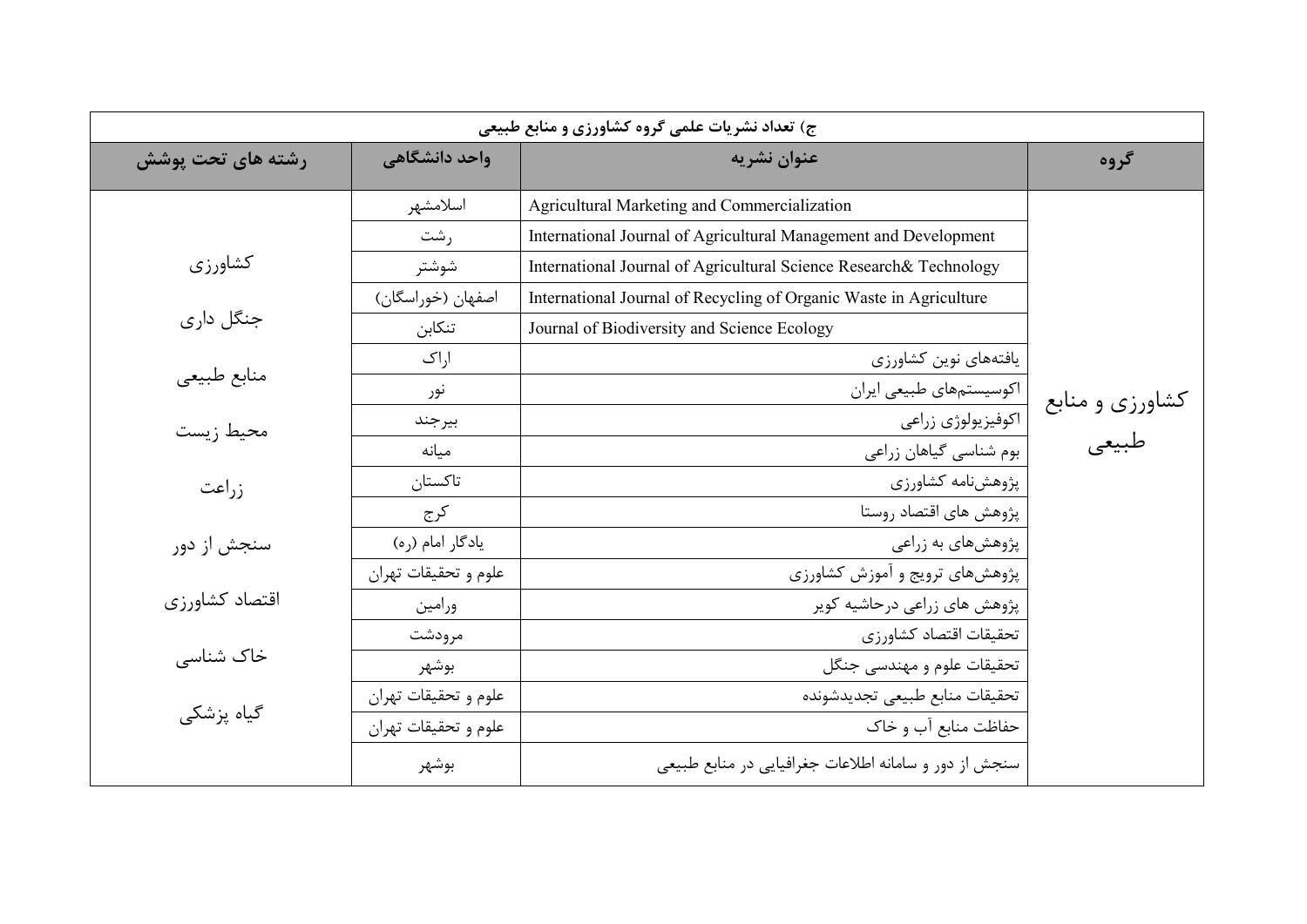|                             | شوشتر                | علوم به زراعی گیاهی                                     |           |
|-----------------------------|----------------------|---------------------------------------------------------|-----------|
|                             | چالوس                | علوم و فنون منابع طبيعي                                 |           |
| شيلات                       | شيراز                | گیاەپزشكى                                               |           |
|                             | ورامين               | گیاهپزشکی کاربردی                                       |           |
| آبزيان                      | تنكابن               | <b>International Aquatic Research</b>                   |           |
|                             | علوم و تحقیقات تهران | International Journal of Marine Science and Engineering |           |
| زیست شناسی دریا             | بندرعباس             | آبزيان و شيلات                                          |           |
|                             | اهواز                | اكوبيولوژي تالاب                                        |           |
| تالاب                       | تهران شمال           | پژوهشهای علوم و فنون دریایی                             | ابزيان    |
|                             | لاهيجان              | توسعه أبزي پروري                                        |           |
|                             | اهواز                | زیست شناسی دریا                                         |           |
|                             | آزادشهر              | شیلات (فن آوری های نوین در توسعه آبزی پروری(            |           |
|                             | بوشهر                | علوم آبزيان                                             |           |
|                             | بابل                 | علوم تکثیر و آبزی پروری                                 |           |
| بیماری های دام              | چالوس                | International Journal of Small Ruminants                |           |
|                             | , شت                 | Iranian Journal of Applied Animal Science               |           |
| علوم دامی                   | كازرون               | Journal of Alternative Veterinary Medicine              |           |
|                             | بروجرد               | Journal of Rangeland Science                            | علوم دامی |
| پاتولوژی دامپزشکی و رشتههای | واحد اروميه          | Veterinary Journal of Equine Sciences                   |           |
| وابسته به آن                | تبريز                | آسیب شناسی درمانگاهی دامپزشکی                           |           |
|                             | علوم و تحقيقات تهران | پاتوبيولوژي مقايسهاي                                    |           |